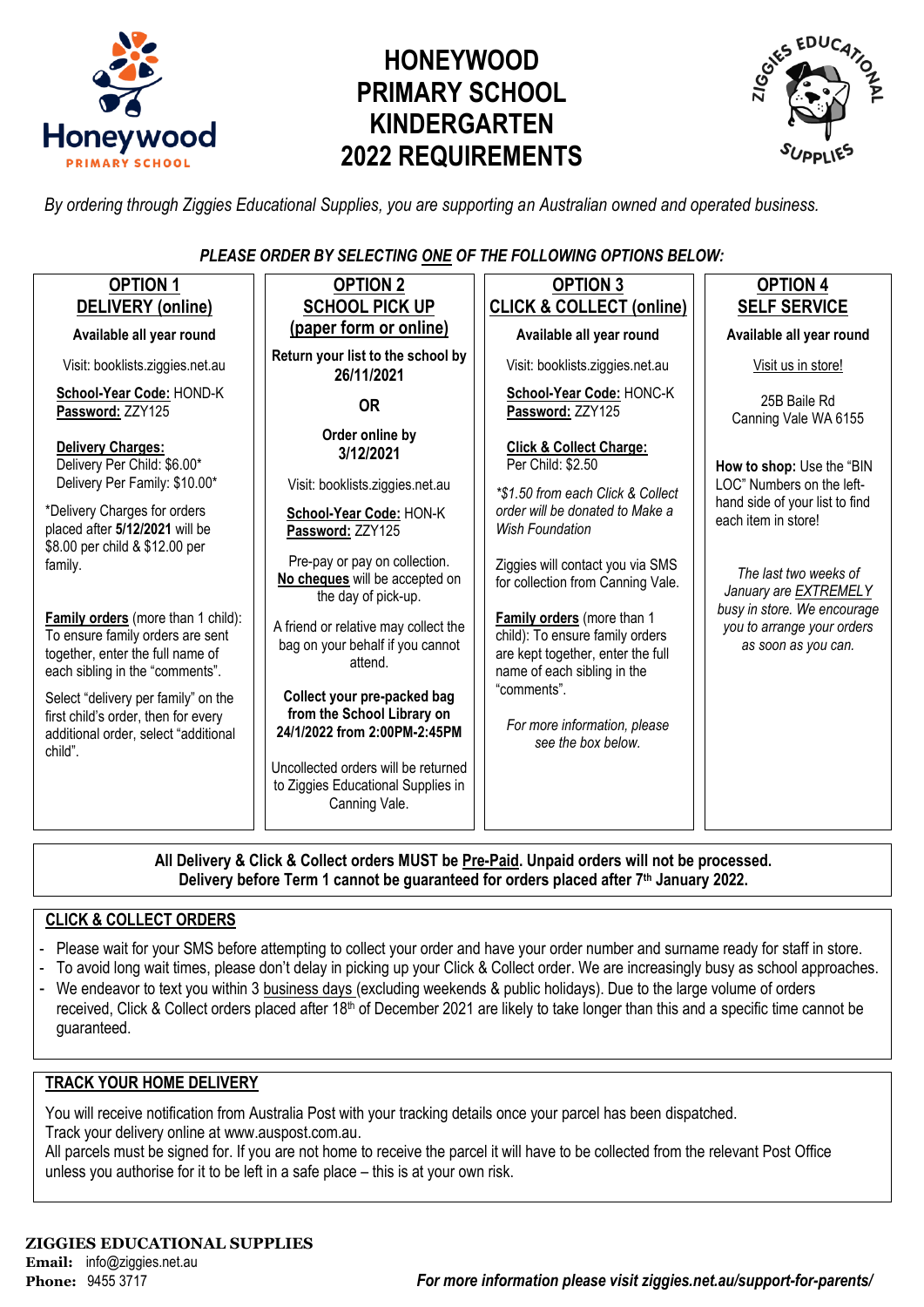

## **MISSING ITEMS**

Please ensure that you open your parcel and check your order as soon as you receive it. If you have any items missing from your pack that are not listed as being on back order, PLEASE NOTIFY US WITHIN 14 DAYS OF RECEIVING your order by emailing info@ziggies.net.au.

*Any claims made after this date will not be accepted.*

## **REFUNDS**

- Refunds will be granted for textbooks/workbooks on your Requirements List that are in **PERFECT** condition up to the **14th February 2022** or **14 days from date of purchase** (whichever is the latter).
	- PERFECT condition = still wrapped in packaging, no name written on, no bent corners, no book covering.
- **NO REFUNDS WILL BE GIVEN FOR DIGITAL PRODUCTS.**
- Ziggies will gladly refund or exchange any items deemed faulty from the manufacturer.
- **NO REFUNDS WILL BE ISSUED FOR ITEMS MARKED WITH A #, THESE ITEMS ARE FIRM SALE.**

**Please note: A refund or exchange cannot be given if the receipt is not presented.**

| <b>Store Trading Hours:</b>                                                                                                                                                                       |                                                                                                                                                  | <b>Store locations:</b>                                                                                                                                |  |  |  |  |
|---------------------------------------------------------------------------------------------------------------------------------------------------------------------------------------------------|--------------------------------------------------------------------------------------------------------------------------------------------------|--------------------------------------------------------------------------------------------------------------------------------------------------------|--|--|--|--|
| Mon – Fri                                                                                                                                                                                         | $9:00am - 5:00pm$                                                                                                                                | 25B Baile Rd<br>❖<br>Canning Vale WA 6155                                                                                                              |  |  |  |  |
| Saturday                                                                                                                                                                                          | $9:00$ am $-1:00$ pm                                                                                                                             |                                                                                                                                                        |  |  |  |  |
| <b>Extended hours:</b><br>Sat 8 <sup>th</sup> Jan<br>Sat 15 <sup>th</sup> Jan                                                                                                                     | $9:00$ am $-3:00$ pm<br>$9:00am - 3:00pm$                                                                                                        | <b>Parking:</b> Please be aware that there is limited parking in the<br>last two weeks of January. Please be respectful of<br>neighbouring businesses. |  |  |  |  |
| Sat 22 <sup>nd</sup> Jan<br>Thurs 27 <sup>th</sup> Jan<br>Fri 28 <sup>th</sup> Jan<br>Sat 29 <sup>th</sup> Jan<br>Sun 30 <sup>th</sup> Jan<br>Mon 31 <sup>st</sup> Jan<br>Sat 5 <sup>th</sup> Feb | $9:00am - 5:00pm$<br>$8:00am - 6:00pm$<br>$8:00am - 6:00pm$<br>$9:00am - 5:00pm$<br>$11:00am - 4:00pm$<br>$8:00am - 6:00pm$<br>$9:00am - 3:00pm$ | To avoid parking issues, we strongly encourage you to visit<br>our store earlier or select the delivery option.                                        |  |  |  |  |
| * Christmas Eve (24th Dec) 9:00am-3:00pm<br>* Closed all public holidays (i.e. Christmas Day,<br>Boxing Day, New Year's Day, Australia Day etc.)                                                  |                                                                                                                                                  |                                                                                                                                                        |  |  |  |  |

#### **Covid-19**

Due to the current situation with Covid-19, we will be monitoring and restricting (if necessary) the number of customers in store for the safety of our customers and staff. If you are visiting our stores in the last 2 weeks of January, please be aware that you may need to wait in line to enter our stores for self-service, so please limit the number of family members you bring with you. We highly recommend that you visit before this time. All customers will be required to sign in using the Safe WA App or the manual register.

#### **Plastic Bags**

We encourage you to bring re-usable bags into store if doing self-service. Re-usable plastic and fabric bags will be available to purchase if required.

#### **Parents to Supply**

1 x Box of Tissues

1 x Baby Wipes